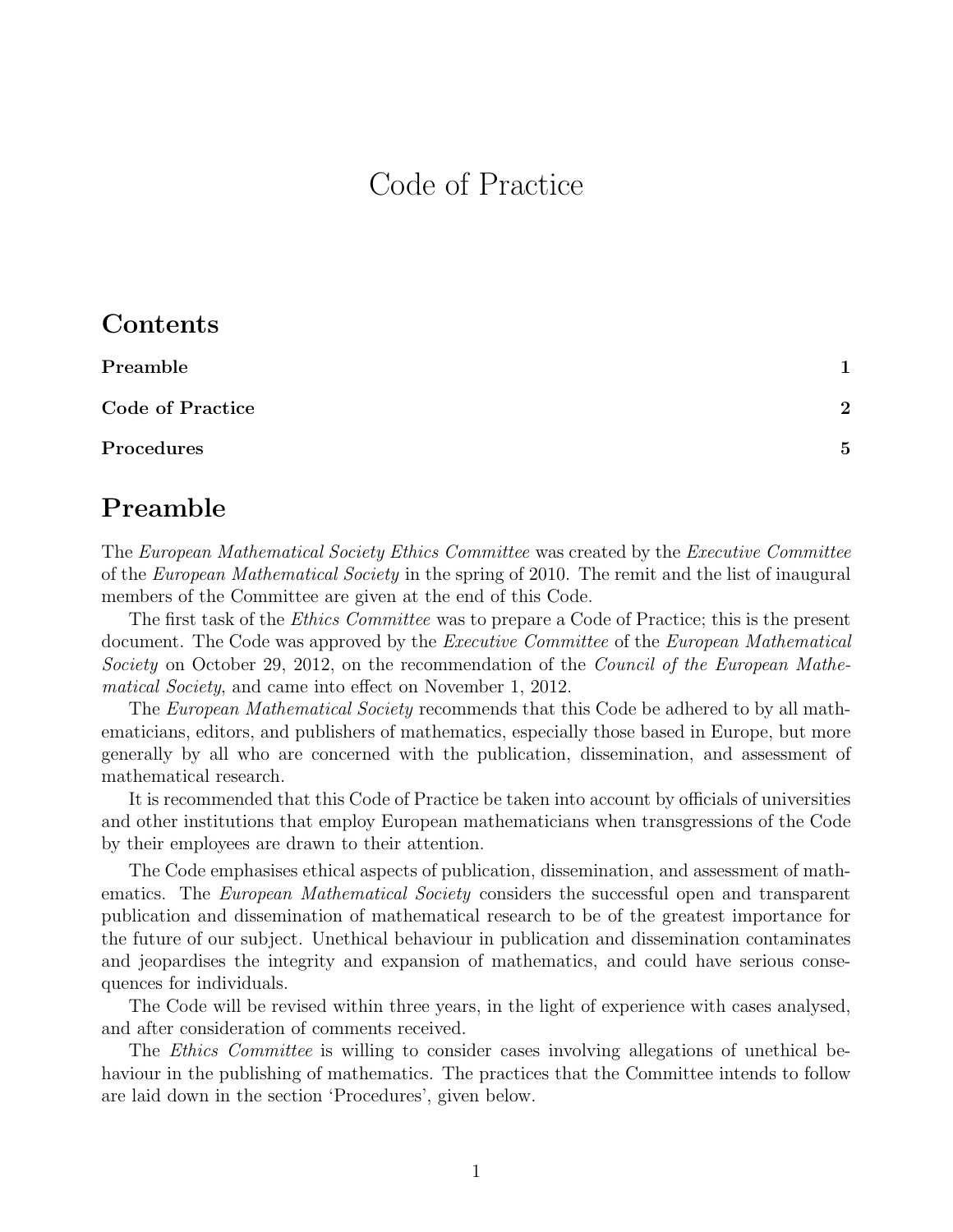# Code of Practice

In this section, we set out a code of good practice and ethical behaviour in the publication, dissemination, and assessment of mathematical research, and we specify what we consider to be misconduct or unethical behaviour in this area.

#### Responsibilities of authors

1. Individual researchers and authors should understand and uphold high standards of ethical behaviour, particularly in relation to the publication and dissemination of their research. An aspect of good practice is the granting of proper credit, and the referencing of the work of others, with appropriate bibliographic references.

It is important to note that it is not unethical to be mistaken in the attribution, or lack of attribution, of results, provided that authors have carefully sought to determine whether their claimed results are new, and provided that errors of attribution are corrected in a timely and appropriate manner, as they are discovered or pointed out.

Publication of mathematical results as one's own when the author has learned of the results from others, for example through published material, lectures, conversation, or earlier informal publication, constitutes plagiarism: this is a form of theft, is unethical, and constitutes serious misconduct.

- 2. Each co-author should have contributed significantly to the research reported in any published work, and each person who contributed significantly to the relevant research should be named as a co-author. Further, all named authors should accept joint responsibility for any submitted manuscript and final publication. It is misconduct for one author to submit and to publish joint research without the consent of his or her named co-authors.
- 3. Most mathematics is published by the submission of manuscripts to journals or conference proceedings (including those that will appear only online), or by the writing of books. Our guiding principle is that an author or authors who submit a work to editors or publishers take responsibility for the integrity of what they have written, seeking carefully to ensure that the mathematics presented is correct and that the work of others is appropriately acknowledged.
- 4. In mathematics simultaneous or concurrent submission of a manuscript describing the same research to more than one publication constitutes misconduct. Similarly, in mathematics the publication of the same research in more than one journal or outlet without appropriate acknowledgement and citation constitutes misconduct.
- 5. Translations of published or unpublished works should always fully acknowledge the source of the work.
- 6. Mathematicians should not make public claims of potential new theorems or the resolution of particular mathematical problems unless they are able to provide full details in a timely manner.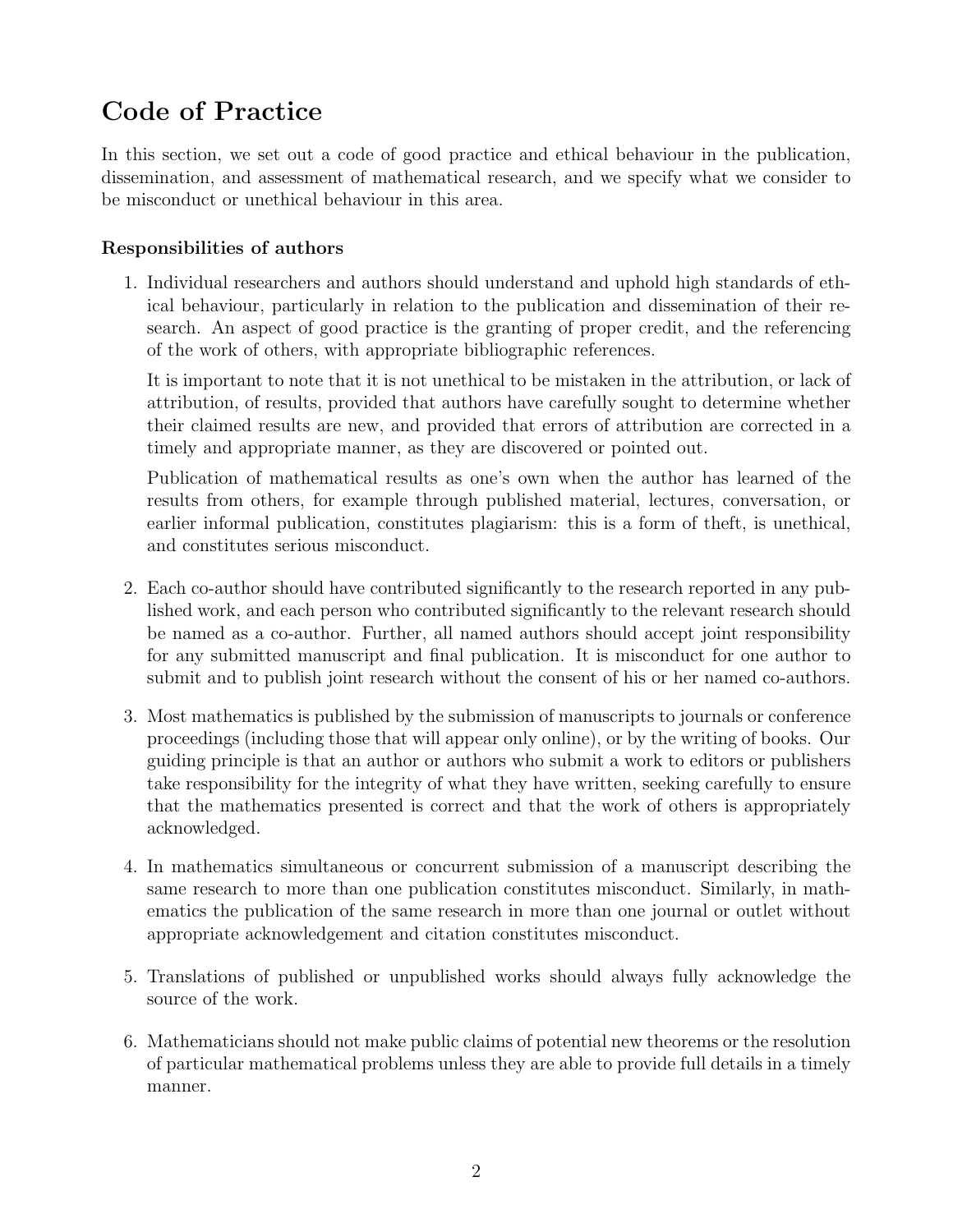#### Responsibilities of editors and publishers

- 1. It is recommended that journals publishing mathematics should establish and conspicuously present their standards for ethical behaviour in publishing, and specify their responsibilities and the steps to be taken to investigate and respond to suspicions or accusations of misconduct. Journals should respond to an author's complaints with respect and due process.
- 2. Editors should adhere to high standards of ethical treatment of all authors in arriving at a responsible and objective decision about publication. An editor should withdraw from any editorial duties that would involve a personal, commercial, or professional conflict of interest. An editor should also avoid any misuse of their privileged position or of information received as part of their editorial duties to influence the handling of their own papers, or those of colleagues, students, or personal acquaintances. Certainly no information received in confidence should ever be used in the editor's own work.
- 3. It is recommended that journals publishing mathematics should make clear their policy and practices for handling submissions. In particular, an editor or publisher should acknowledge receipt of a manuscript. A publisher should ensure that the progress of consideration of a submitted manuscript is monitored, and seek diligently to avoid excessive delays in either the refereeing of a paper or the decision process. The publisher must obtain consent to publish either from one author acting on behalf of all authors, or from all authors.

The date of submission of, and the date of any significant changes to, a manuscript should be published; this is important, in particular, in cases of disputes concerning priority.

- 4. Publishers have an obligation to present mathematical papers and books in a clear and precise format, and they should ensure that the mathematical symbols, words, and sentences that are used in the published work are clear and are not a barrier to understanding. It is misconduct on the part of publishers merely to reproduce without improvement submitted manuscripts that are badly written or presented.
- 5. Editors and publishers should consider carefully and make objective judgements about the acceptance of submitted manuscripts. Normally this will be on the basis of reports from appropriate referees, but the Committee recognises that it will sometimes be clear to editors that a submitted manuscript is considerably below the standards of the journal, or not in an appropriate subject area, and can therefore be rejected without submission to referees; in this case, the authors should be courteously informed of this rejection in a timely and reasoned manner.
- 6. The editors should inform potential authors of decisions taken in a courteous and timely manner, always passing on constructive criticism and information provided by the referees. Editors may decide that it is appropriate that certain comments provided by the referees should be confidential to the Editorial Board, and not passed on verbatim to the authors.
- 7. An author may communicate to the editors the information that a mathematical statement or an attribution in his or her published article is incorrect. In the case where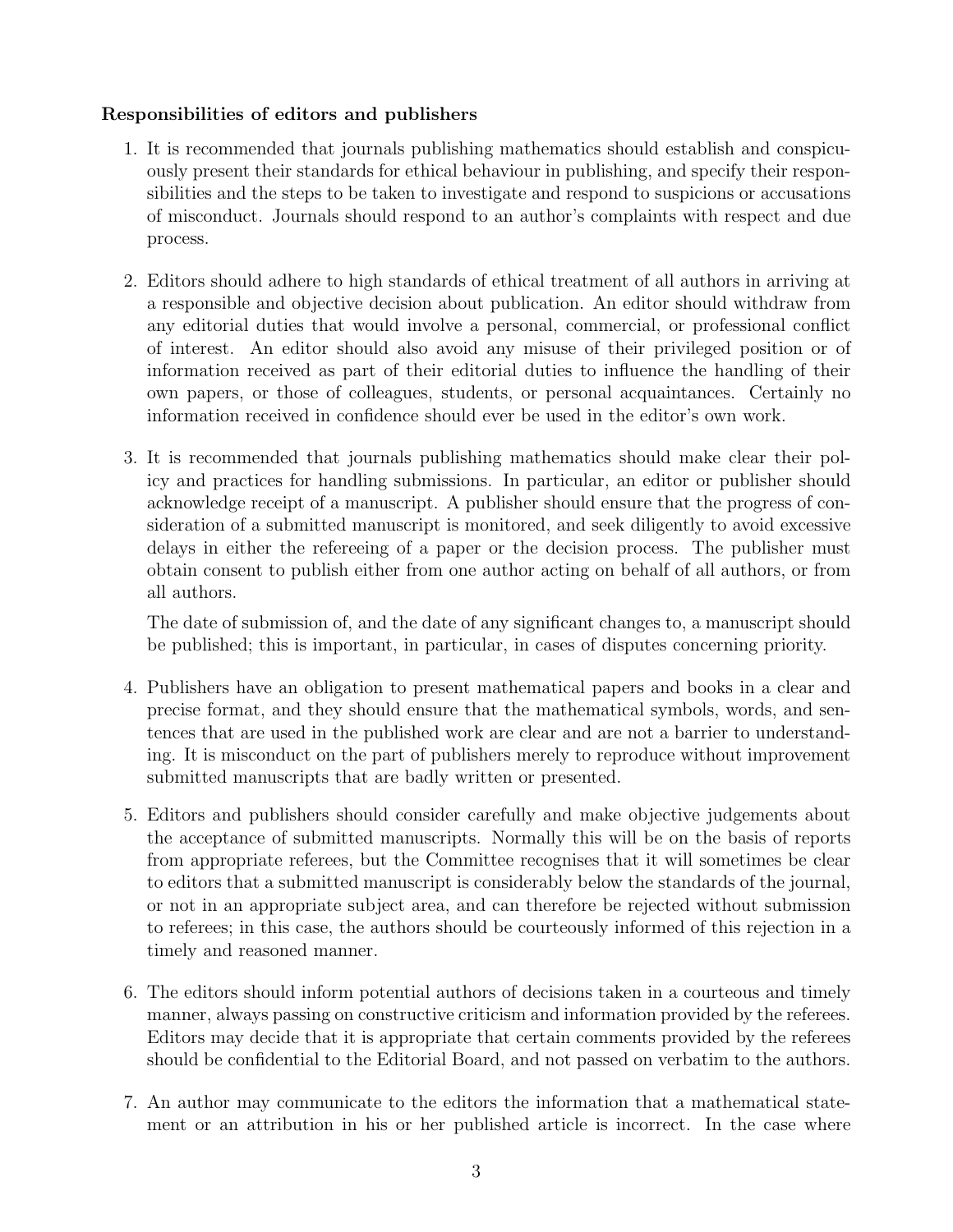this information is significant, it is recommended that the editors publish a correction or retraction, preferably written by the original author.

- 8. In some cases, it may be pointed out to the editors by another person that certain statements or attributions in an article appear to be incorrect. In these cases, the editors should consider the comments carefully and react in a proportionate manner; when appropriate, they should insist that the authors write a correction or retraction.
- 9. In rare cases, the editors may become convinced that parts of a work that they have published have been plagiarised from another source. In these cases, the editors should request the authors to submit for publication a substantial retraction; if this is not forthcoming, the editors themselves should publish a statement giving details of the plagiarism involved.
- 10. Many articles are first published on the journal web site. It may become apparent that an article so published contains mathematical errors, incorrect attributions, or has been plagiarised in whole or in part. It is recommended that publishers retain the original article for the historical record, but that they indicate by addition at a later specific date appropriate corrections, as they would for a printed article. In extreme cases, it may be that the publishers should indicate that the article has been 'withdrawn' either at the request of the authors or by a decision of the publishers; in this case, any subsequent printed version should reflect this decision.
- 11. A publisher of journals or books should not list on any of its publications a person as 'editor' or 'editorial advisor' or similar without full disclosure of this to the person concerned and receipt of his or her explicit agreement. The name of any person who resigns from such a position must quickly be removed from the displayed list.
- 12. Any person listed as editor or editorial advisor should be aware of, and content with, the standards and editorial procedures and policies of the journal, and be willing to act in extreme cases when it is clear that the publishers are not following this Code.

#### Responsibilities of referees

- 1. Referees should adhere to high standards of ethical treatment of all authors in arriving at responsible and objective recommendations about the publication of material that they assess. Referees should seek to validate the correctness, significance, novelty, and clarity of a manuscript under consideration, and then report their findings to the editor in a careful and constructive manner. Nevertheless, final responsibility for the published work lies with the authors.
- 2. A person asked to accept the task of refereeing a paper may feel that there is a potential personal or professional conflict of interest, for example, when he or she is asked to referee a manuscript from a recent student, collaborator, or colleague. In such cases, the potential referee should discuss with the editor any possible conflicts of interest, and continue to act only with the agreement of the editor.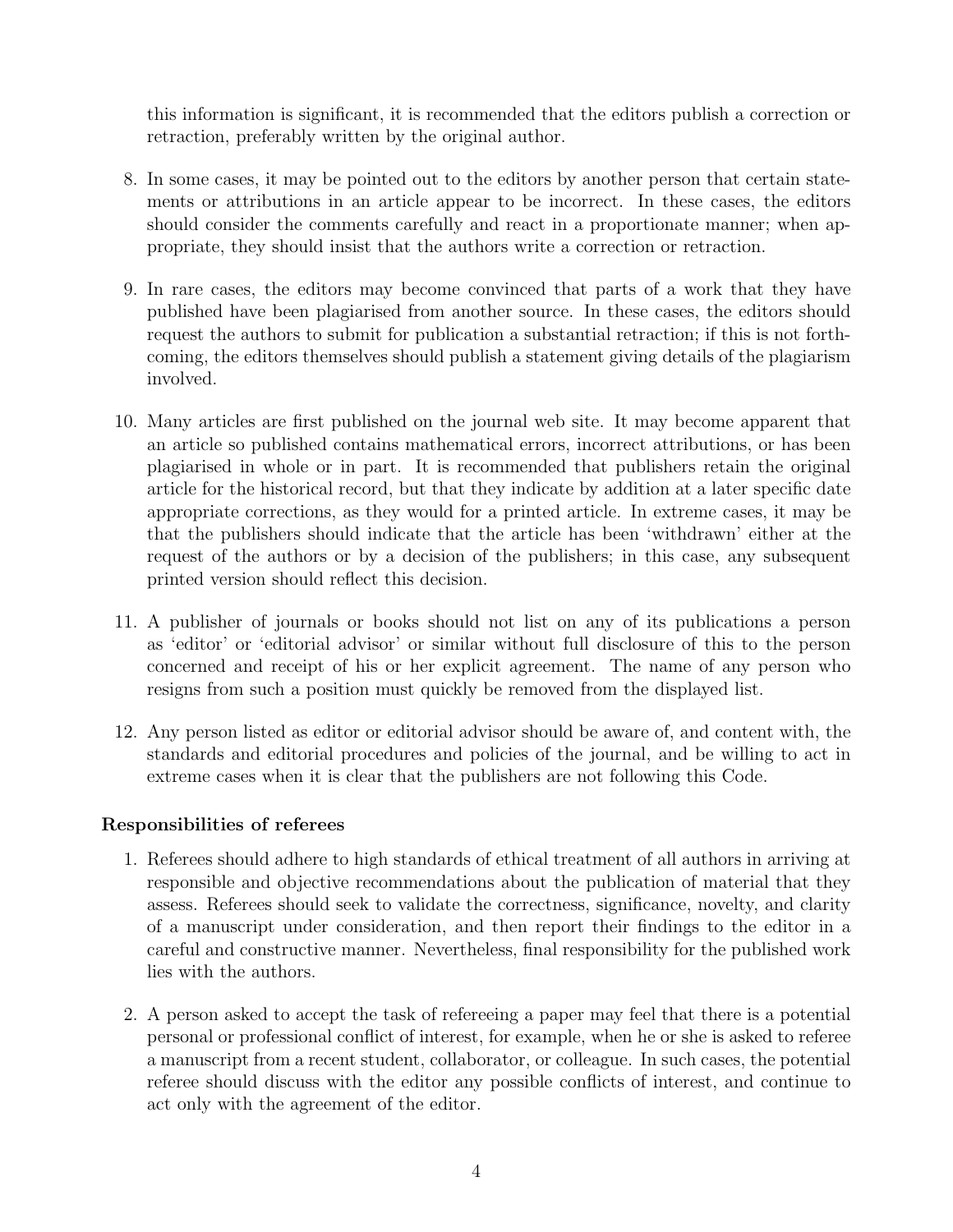- 3. Once they have accepted the task of refereeing a manuscript, referees should seek to report in a timely manner, taking into account the length of the manuscript and the requests of the editors.
- 4. A referee should eschew the use of privileged information gleaned from a manuscript under review.
- 5. A referee who suspects any element of plagiarism in a manuscript under consideration, or any other unethical behaviour, should quickly report these concerns to the editor.

#### Responsibilities of users of bibliometric data

- 1. Whilst accepting that mathematical research is and should be evaluated by appropriate authorities, and especially by those that fund mathematical research, the Committee sees grave danger in the routine use of bibliometric and other related measures to assess the alleged quality of mathematical research and the performance of individuals or small groups of people.
- 2. It is irresponsible for institutions or committees assessing individuals for possible promotion or the award of a grant or distinction to base their decisions on automatic responses to bibliometric data.
- 3. It is unethical to manipulate references within an article or to arrange the publication of articles for the purpose of artificially influencing the bibliometric data, impact factors, and citation counts that are generated.
- 4. It is unethical to include inappropriate citations of one's own work or of the work of particular colleagues or of articles in journals with which the author has a connection.
- 5. It is misconduct for publishers to advertise their own journals by the quotation of insecure or partial or tendentious bibliometric data.

## Procedures

The following procedures will guide the considerations of individual cases that are brought to the attention of the Ethics Committee.

P1 The Committee will consider only cases that are formally submitted to it by persons or bodies that are involved in claims of unethical behaviour. The Committee will not consider cases submitted by those who have no standing in a dispute, and the Committee will not itself seek out instances of apparent unethical behaviour.

The Committee may decline to act on any case that is brought to its attention. The Committee will not reconsider a case after a decision has been made unless substantial new information which could lead to a different decision is made available.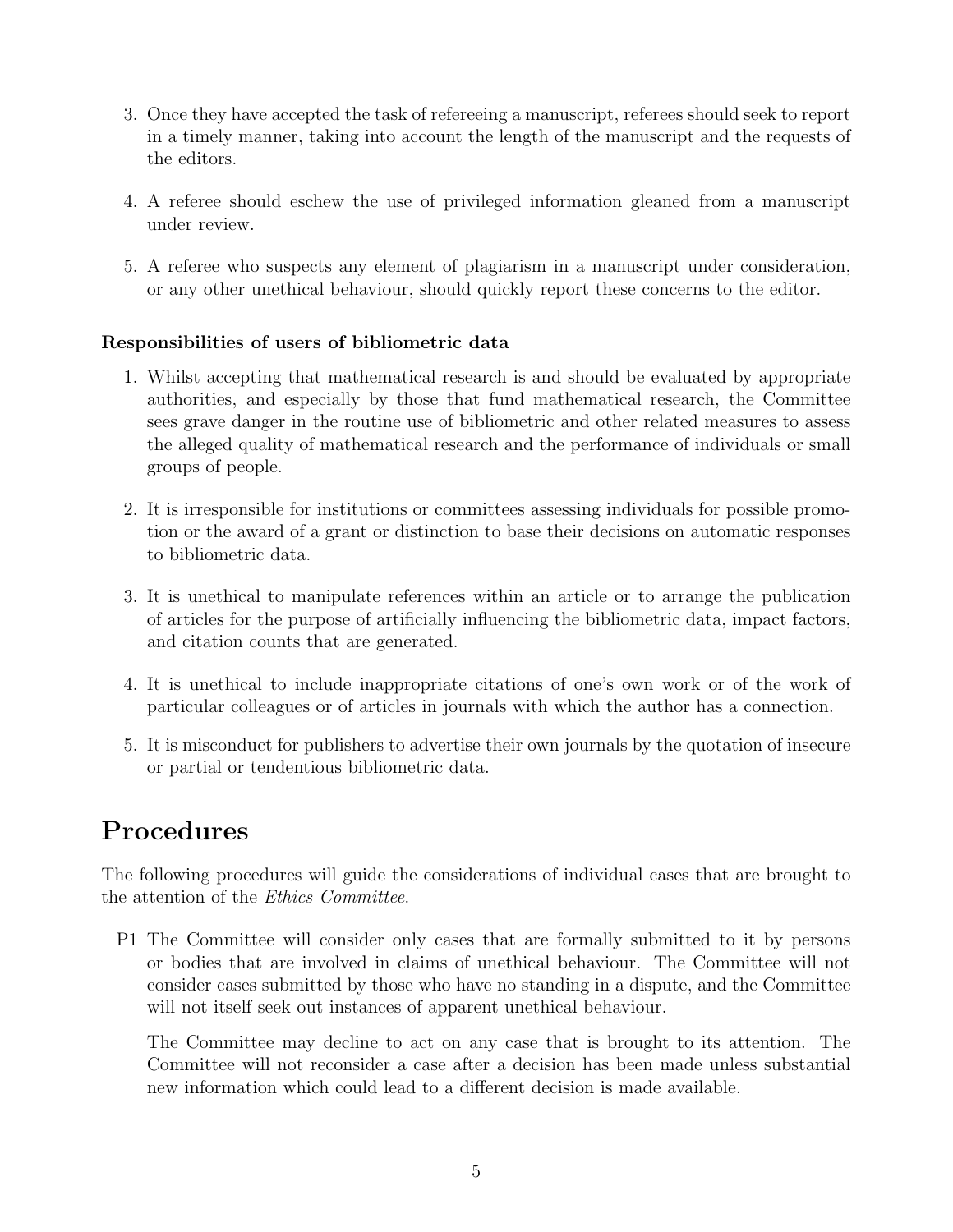P2 Cases for consideration should be communicated to the Chairman of the Committee.

Although the Committee will not act until a formal complaint is lodged, earlier informal enquiries may be addressed to the Chairman.

- P3 The Committee expects that before submitting a case a complainant will have already sought to address the issues involved and, in the case of published works, will have utilised the procedure for dealing with ethical issues formulated by the publishers.
- P4 The Committee will not consider any case in which formal legal proceedings have been instigated, and may cease to consider a case if such proceedings are commenced. The Committee will not consider any case that is a matter of direct dispute between a mathematician and the institution that employs that person.
- P5 The normal procedure of the Committee when it receives a formal complaint will be as follows.

First, the Committee will determine whether it is appropriate to consider the complaint and whether a prima facie case exists.

If it does so determine, the Committee will then seek to discover the underlying facts of a case. As part of this process, the Chairman will write privately to the accused person or bodies, and invite them either to act quickly to accept the complaint and make appropriate amends, or to explain to the Committee why they do not deem it appropriate to act in this way.

In the latter case, or when the accused party does not respond, especially when accusations of plagiarism are made, the Committee will normally ask some experts, each unconnected to the various parties, to study the accusations and advise the Committee whether they are justified. On receipt of this advice, the Committee will form a view on the merits of the case, and will then communicate its findings privately to all parties.

The Committee expects that any party deemed to have acted unethically will make appropriate and timely amends.

P6 In the case where the party deemed to have acted unethically remains obdurate, and the Committee is convinced that unethical behaviour has occurred, the Committee will make a formal finding, which will be sent by the Chairman to the President of the European Mathematical Society.

The President, after consultation with the Executive Committee, may communicate the findings, for example by informing the Head of the Institution that employs the party deemed to have acted unethically, the relevant Heads of Department of people involved, relevant editors and publishers, as appropriate.

The *European Mathematical Society* may publicise the findings of the Ethics Committee in a particular case.

P7 The Committee will report regularly on its activities and summarise its findings, without identifying persons or institutions involved in specific cases, in the Newsletter of the European Mathematical Society.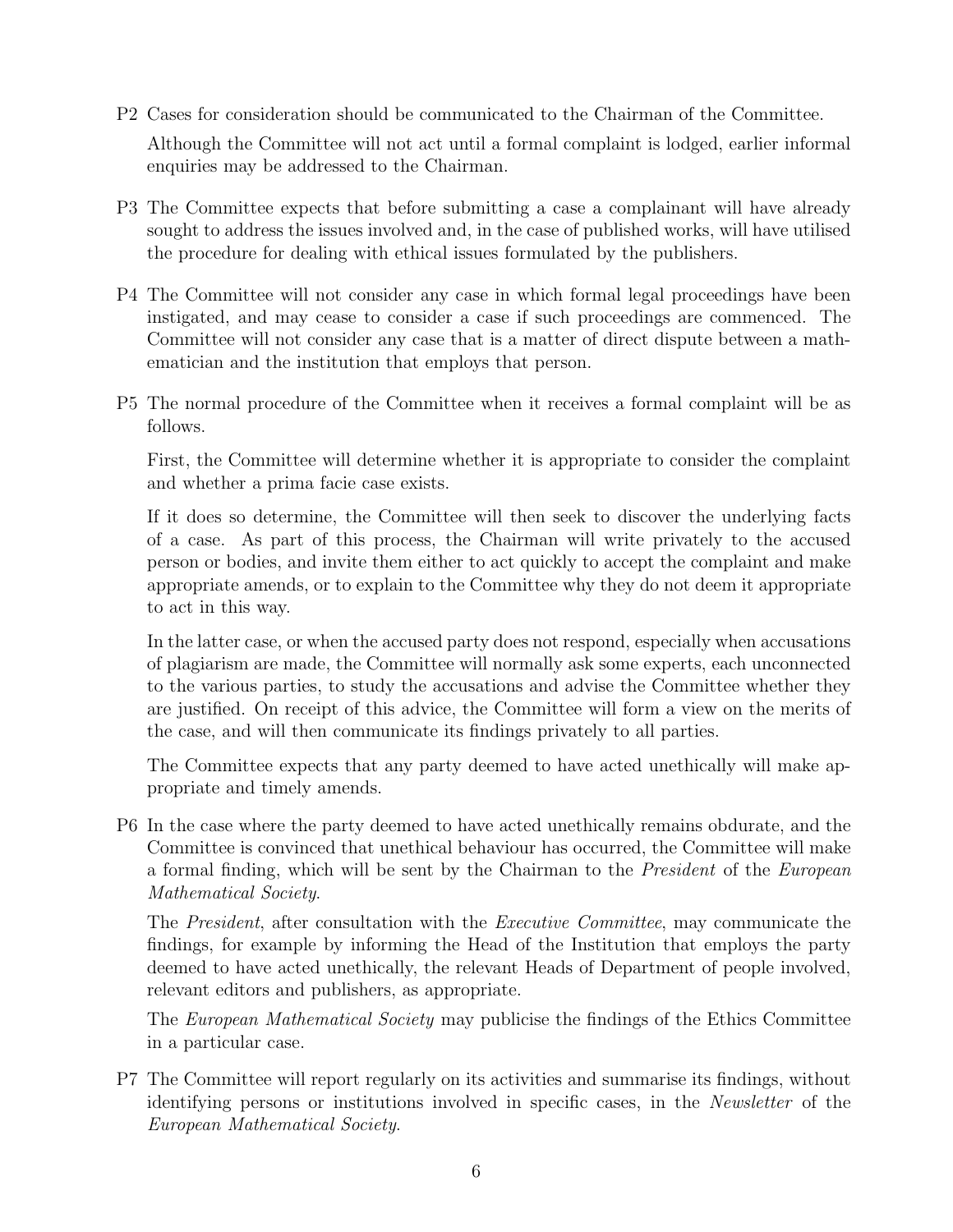Members of the Ethics Committee will adhere to the following principles.

- Each member of the Committee will excuse himself or herself from the discussion of and any participation in the decision concerning any case submitted to the Committee if they have any conflict of interest (or anything that could give an appearance of a conflict of interest) related to the submitted case. Such a Committee member should inform the Chairman in advance, and then he or she will not receive any papers or information related to the relevant case.
- All members of the Committee will keep all cases confidential until a decision has been made public; all internal discussions and information received concerning individuals will remain confidential.

### Remit

The remit of the *European Mathematical Society Ethics Committee* was specified by the *Exec*utive Committee of the European Mathematical Society in Spring 2010, as follows.

The Ethics Committee will focus on unethical behaviour in mathematical publications. This includes, for example, plagiarism, duplicate publication, inadequate citations, inflated self citations, dishonest refereeing, and other violations of the professional code. The Committee will be responsible for the following three tasks:

1. To raise the awareness of the problem by preparing a code of practice.

2. To encourage journals and publishers to respond to allegations of unethical behaviour in a conscientious way.

3. To provide a mechanism whereby researchers can ask the Committee to help them pursue claims of unethical behaviour.

The Committee may take up any other relevant questions related to ethics in connection with its work.

### Committee

The initial membership of the *European Mathematical Society Ethics Committee* was as follows. All members were appointed for three years, from mid-2010 to mid-2013. Members serve on the Committee as individuals, and not as representatives of their institution, mathematical society, or country.

Chairman: Arne Jensen (Aalborg Universitet, Denmark)

Vice-Chairman: H. Garth Dales (University of Lancaster, UK)

Executive Committee representative: 2010–2012: Igor Krichever (Columbia University, New York, USA, and Landau Institute of Theoretical Physics, Moscow, Russia)

2013– Franco Brezzi (Istituto Universitario di Studi Superiori, Pavia, Italy).

Members:

Jean-Paul Allouche (Centre National de la Recherche Scientifique and Université Pierre et Marie Curie, Paris, France)